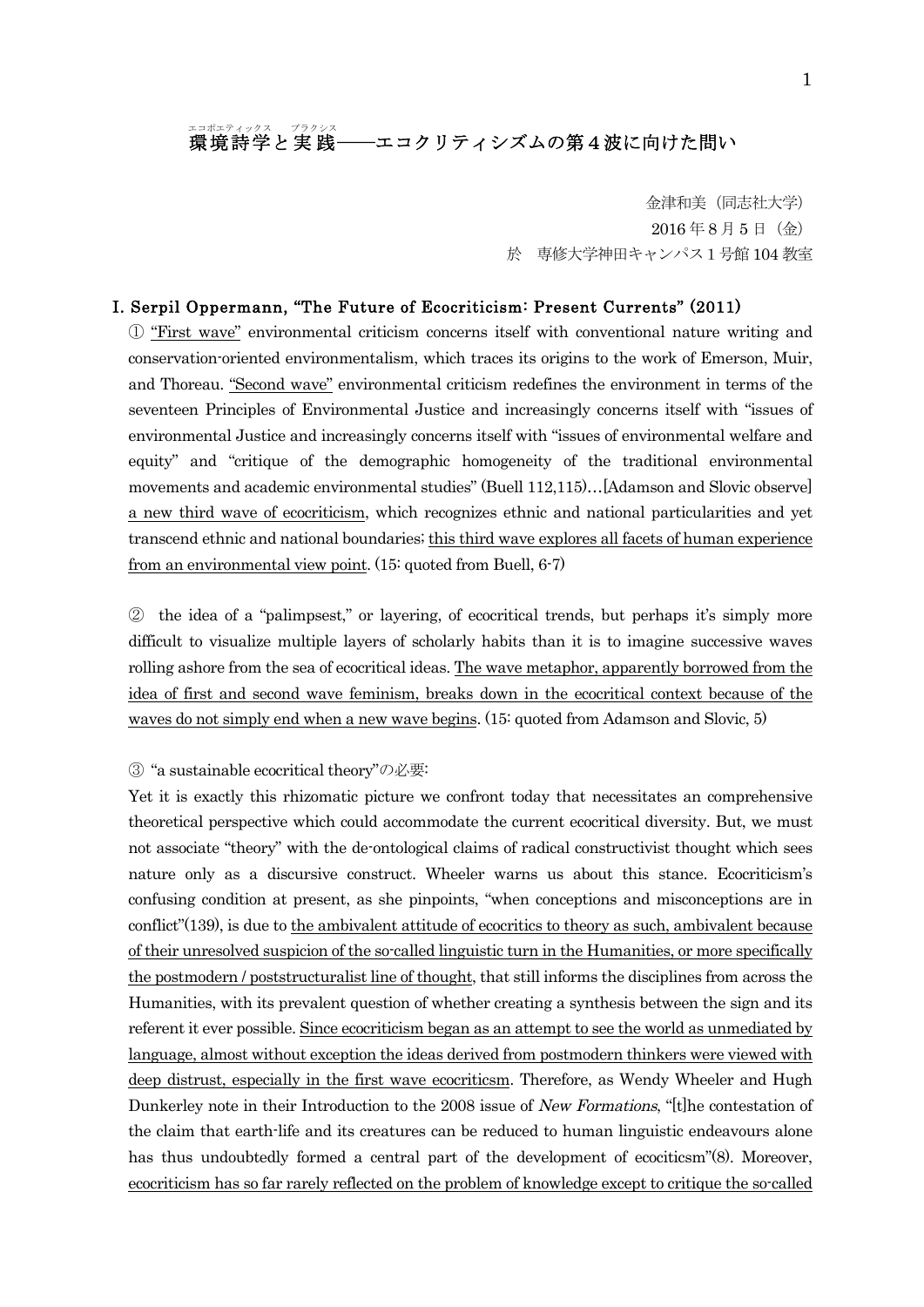anthropocentric regimes of truth in relation to the ecological discourses. This attitude, however, is nor subject to revision, albeit in a confusion of conflicting viewpoints as to how to theorize the field appropriately. (20)

#### ④ "ecocentric postmodern theory"に向けた新たな模索、第 4 波へ:

If we are to continue seeing ecological phenomena as a "general text" to be read, then it is time we begin reading in terms of the relational logic of the new paradigm. This is what ecocentric postmodern theory suggests. It invites integrative interpretive strategies that collapse the traditional demarcation between the observing/reading subject and the passive observed/read object. This is how the dynamic complexity of the ecosystem and its intrinsic value become the systemic properties of a post modern ecocritical theory that can correlate ecological and literary ecocentric post modern theory brings to ecocritism, especially by situating the ecocritical analysis of literary texts in a broader interpretive framework. It offers a unique alternative approach to the study of literature, providing more interrelational transactions between the human imagination and the endangered natural environments. Thus, conceptualizing our way out of the ecological crisis becomes possible. In developing ecocentric postmodern theory, it is my intention to close the gap between the textualist and the realist approaches and to open ecocriticism to the ecocritical analysis of postmodern fictions. With this insight in mind, I read postmodern ecocriticism as a voluntary exile from fixed boundaries, enabling us to perceive the world (natural-cultural-social-discursive reality) in all its correlations, plurality, and symmetries, and to understand in an integral way the relationships between discursive practices and the physical world. (25)

## II. Jonathan Bate The Song of the Earth (2000)

① "Revealing lays claim to the arts most primally": poetry is our way of stepping outside the frame of the technological, of reawakening the momentary wonder of unconcealment. For Heidegger, poetry can, quite literally, save the earth. Why poetry more than all the other arts? Because another distinctive feature of the human mode of being is that we are language-animals. For Heidegger, language is the house of being; it is through language that unconcealment takes place for human beings. By disclosing the being of entities in language, the poet lets them be. That is the special, the sacred role of the poet. What is distinctive about the way in which humankind inhabits the earth? It is that we dwell poetically (dichterisch). (258)

② But advanced Westerners are perforce of the polis. We live after the fall, in a world where no act of reading can be independent of the historical conditions in which it is undertaken. It is therefore not surprising that ecocriticism should have emerged at a time of ecological crisis; it is to be expected that those who practice this kind of reading should be sympathetic to some form of Green politics. Marxist, feminist and multiculturalist critics bring explicit or implicit political manifestos to the texts about which they write. They regard their work as contributing towards social change. Green critics have a difficulty in this respect: it would be quixotic to suppose that a work of literary criticism might be an appropriate place in which to spell out a practical progamme for better environmental management. This is why ecopoetics should begin not as a set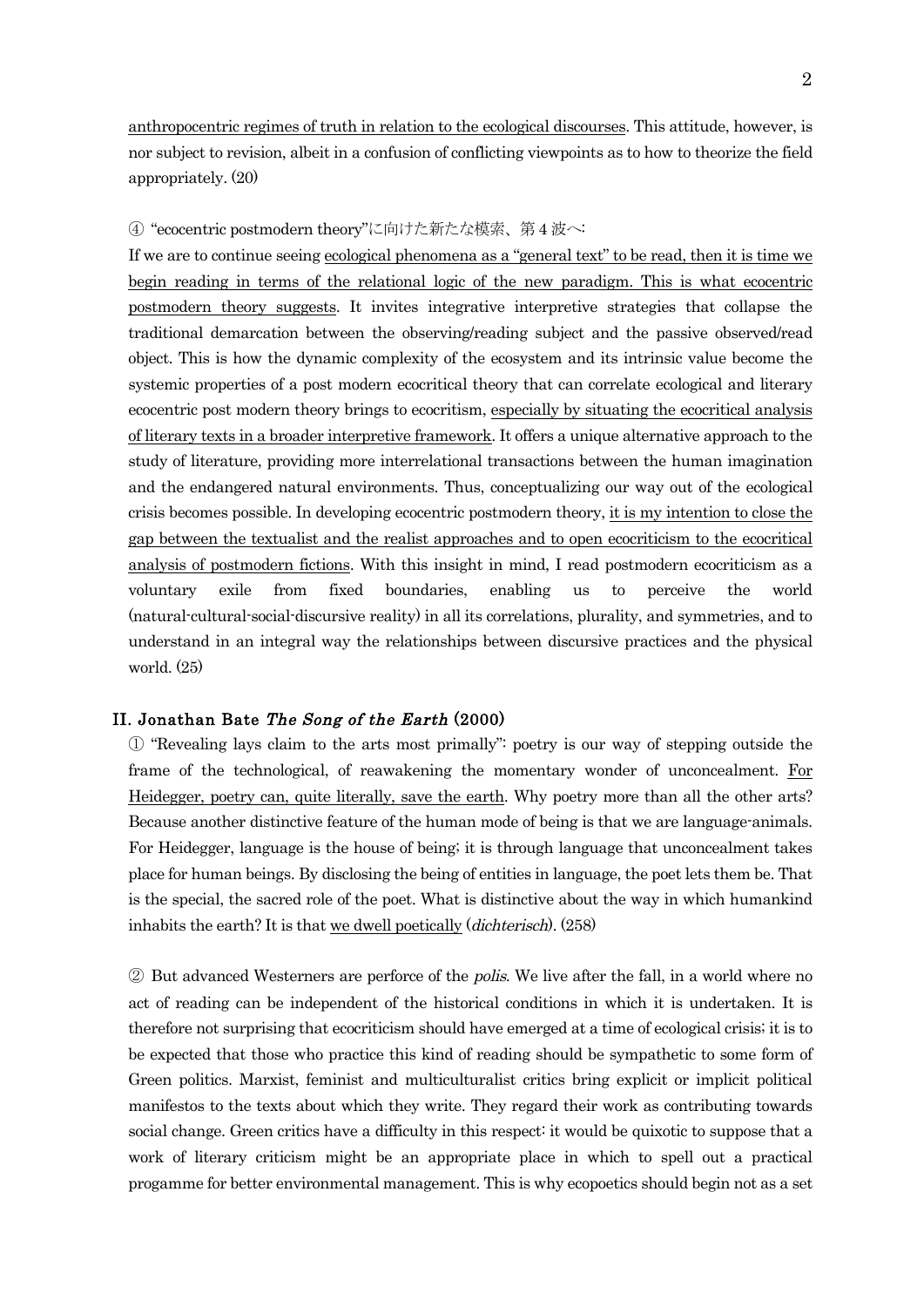of assumptions or proposals about particular environmental issues, but as a way of reflecting upon what it might mean to dwell with the earth. Ecopoetics must concern itself with consciousness. When it comes to practice, we have to speak in other discourses.

 The dilemma of Green reading is that it must, yet it cannot, separate ecopoetics from ecopolitics. (266)

# III. Kate Rigby "Earth, World, Text: On the (Im)possibility of Ecopoiesis" (2004)

① Despite this admission of the prior self-disclosure of nature, and its call to and upon us, Heidegger does nonetheless insist that, through language, humans have a privileged role to play in giving voice to phusis, speaking things, as it were, into Being. As Bate boldly restates the Heideggerian case, "things need us so that they can be named." This seems to me to risk falling back into the hubris of that anthropocentrism which has always assumed language to be an exclusively human prerogative, forgetting, as Robert S. Corrington puts it, that the "human process actualizes semiotic processes that it did not make and that it did not shape. Our cultural codes, no matter how sophisticated and multivalued, are what they are by riding on the back of this self-recording nature." From an ecocentric perspective, one which allows to earth, sky, and divinities a plurality of voices of their own, it is not so much that things need us so that they can be named; rather it is we who need to name things so that we can shre understandings about what we perceive and value, what we fear and desire how we should live and how we should die.... The vital question now is whether it will survive our efforts to name, tame, and recompose it. In this context, we need poets not so much to draw things into Being through their song, but rather to draw us forth into the polyphonic song of our nonhuman earth others. (433-34)

"an ecopoetics of negativity" の必要

### IV. Mary Jacobus, Romantic Things: a tree, a rock, a cloud (2012)

① In The Future of Environmental Criticism (2005), Lawrence Buell directs attention to first-wave ecocriticism's resistance to anthropocentricism: its attempt to eliminate the human figure from the imaginary landscape. Some versions of pastoral environmentalism have adopted the idea of "deep ecology," or what the Norwegian environmental philosopher Arnre Naess calls "the relational, total field-image" where all organisms are equal ("knots in the biospherical net or field of intrinsic relation"). Such radical ecocentrism (which has Heideggerian affinities, but from the left rather than the right) has been redefined as a recognition of the interdependence of human and nonhuman, a relational web with no divide between living and nonliving. One extension of this holistic understanding of deep ecology would be to pursue Nussbaum's capabilities argument into the area that she herself resists: justice is justice for all organisms, not just for human or animal life. But a program of environmental justice involving a halt to human encroachment on the natural world (via population control, or a ban on nut gathering) would be hard to implement and anyway risks being accused of ecofascism. A more acceptable program in the aesthetic realm might be what Bate calls the unrealizable "dream of a deep ecology," or "thought-experiments and language-experiments which imagine…a reintegration of the human and the Other." Seductive as this utopian dream of reintegration may be, however, it refuses the nonequivalence that linguistic and philosophic poststructuralism have taught us. I want to return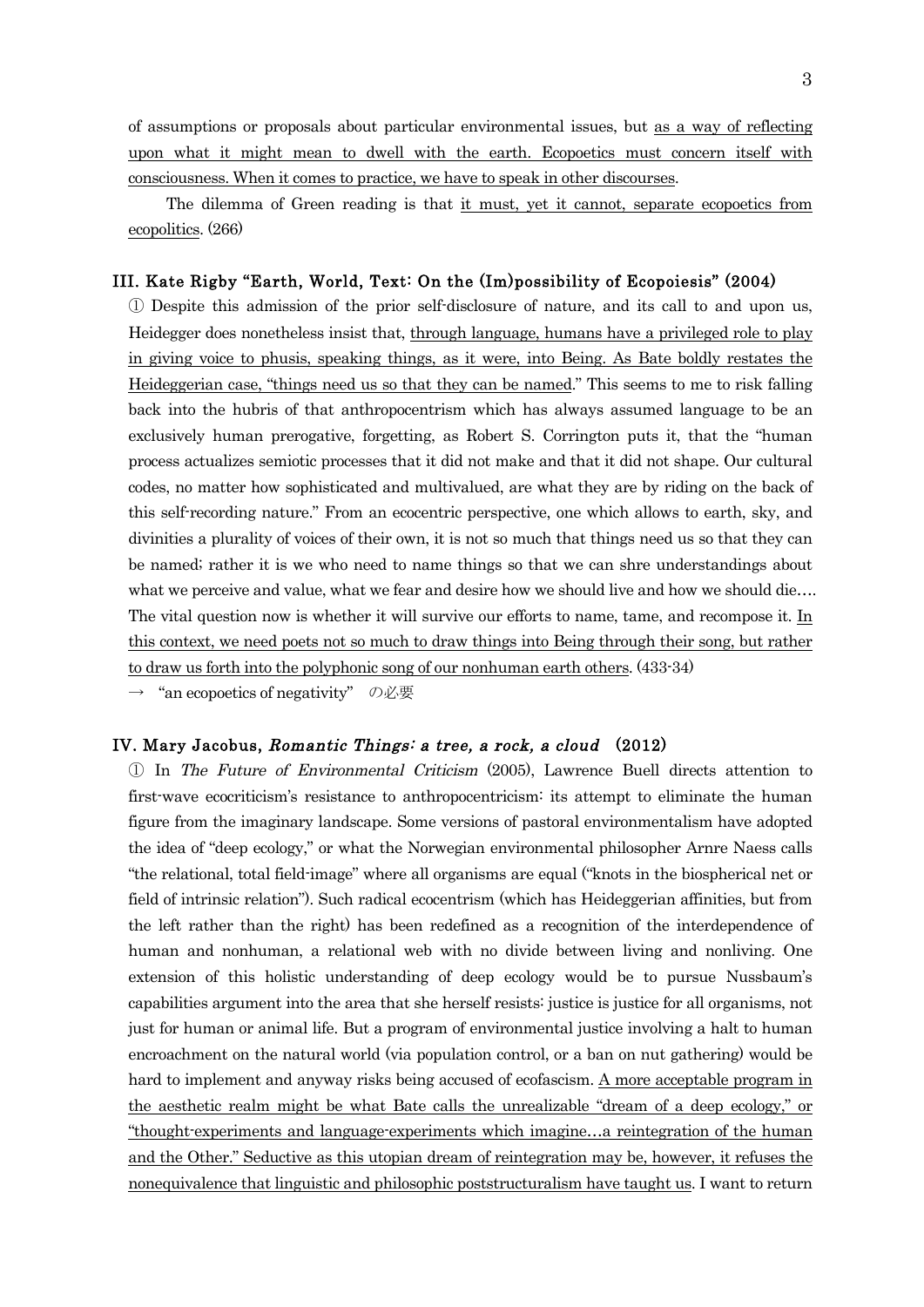in closing to Merleau-Ponty, whose embodied perception offers a phenomenological alternative to Heideggerain dwelling, while insisting that touch is neither mutual, reflexive, nor contingent. (75)

### V. Timothy Morton, Ecology without Nature (2007)

① われわれは、例としてありふれた道具、す なわち一足の農夫靴を選ぼう。それの叙述のた めには、この種の使用道具の現物を提示するこ とすら要しない。誰でもこのもののことを承知 している。しかしながら、直接的な叙述が肝要 なのだから、具体的な説明を容易にすることは 有益であるかもしれない。このような助け船に は絵画的な描写で足りる。われわれはそのため にヴァン・ゴッホのよく知られた絵を選ぼう。 彼はそのような靴を何度も描いている。しかし、 何がそこに見られるのか。靴に欠かせないもの が何であるかは誰もが知っている。それが木靴



ゃ<br>靭皮の靴でないなら、そこには革製の靴底と革の甲とが見出され、両者は縫い目と靴釘とによって 接合されている。そのような道具は足に履くのに用いられる。畑仕事に用いるのか、あるいはダンス に用いるのかに応じて素材〔質量〕と形態〔形相〕とは違ってくる。

そのような正当な言明は、ただわれわれがすでに知っていうことを解明しているにすぎない。道具 の道具存在はその有用性にある。しかし、有用性それ自体はどうなっているのだろうか。われわれは 有用性によってすでに道具の道具的なものを把握しているのだろうか。それに成功するためには、わ れわれは役に立つ道具を、それが役に立っているという点において、探求する必要はないだろうか。 畑にいる農婦は靴を履いている。ここではじめて、靴は靴にほかならないものである。農婦が労働に さいして靴のことを考えなければ考えないほど、あるいはそれどころか靴を注視しなければしないほ ど、あるいはただ感じさえしなければしないほど、それだけ靴はますます真正に靴が〔本来〕それで あるところのものとなる。農婦はその靴を履いて立ち、歩む。そのようにして靴は現実的に役立つ。 道具使用のこのようななりゆきに即して、道具的なものがわれわれに現実的に出会ってくるにちがい ない。(『芸術作品の根源』39-40)

② Heidegger turns the shoes inside out to reveal the environment in which they come to exist. But why, anachronism aside, did he choose a dirty pair of peasant shoes rather than, say, something like a box-fresh pair of sneakers made in a sweatshop and worn in the projects? The environmentalness of the shoes is a function of modern capitalist society despite Heidegger's best efforts to disguise the fact. There is an ideological flavor to the substance of Heidegger's description. It is a form of Romanticism: countering the displacements of modernity with the politics and poetics of place. The gesture is always aware of its futility. It is a cry of the heart in a heartless world, a declaration that if we just think hard enough, the poisoned rain of modern life will come to a halt. Meyer Shapiro's argument that these are a city dweller's shoes undermines the lyrical heft of the passage, which does appear tied to a heavy investment in the primitive and the feudal. But even on Heidegger's own terms, the shoes are distinctly modern, in their very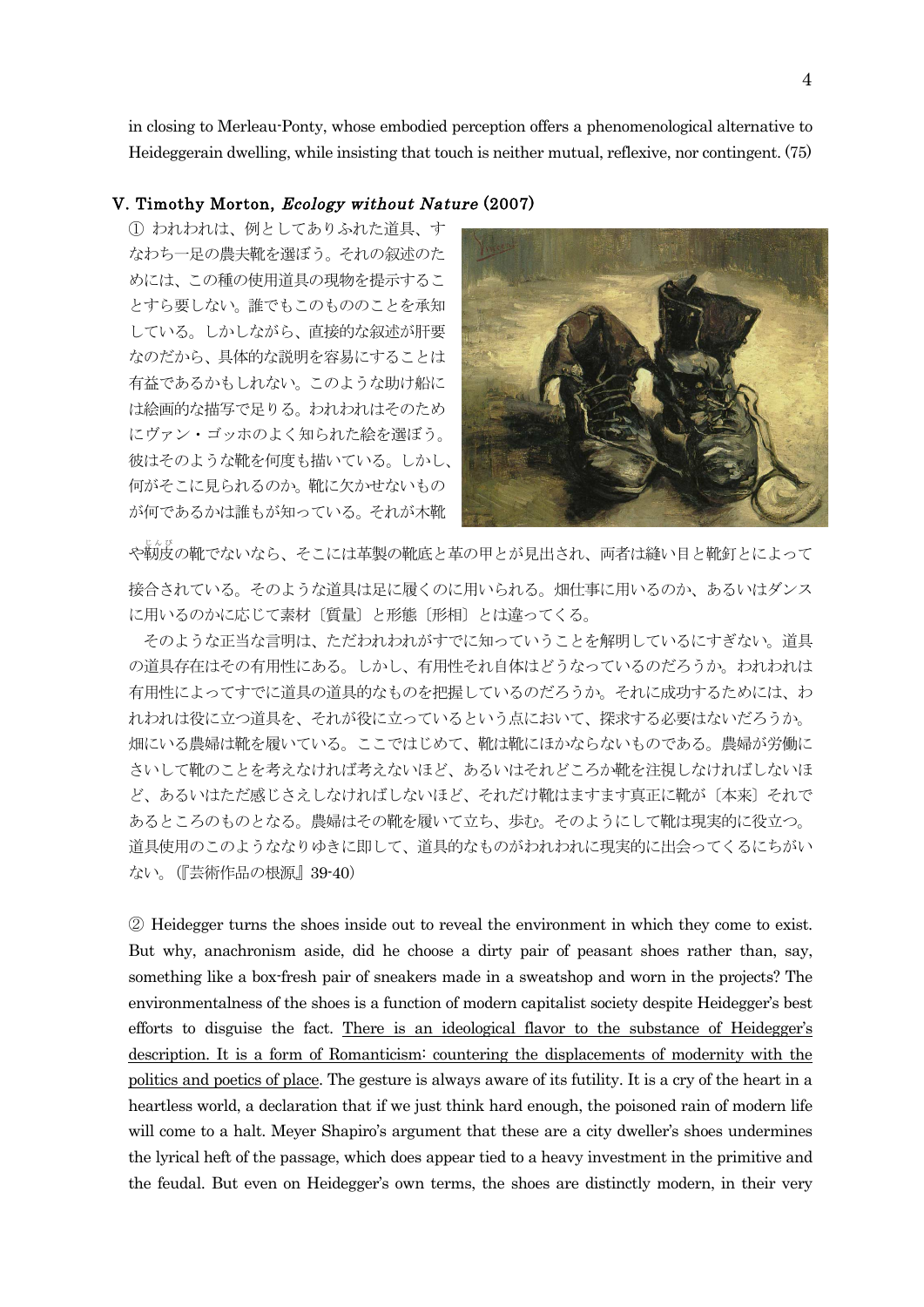primitivism.

 Romantic environmentalism is a flavor of modern consumerist ideology. It is thoroughly urban, eve when it is born in the countryside. (172)

## VI. Timothy Morton, Hyperobjects (2013)

 $\textcircled{1}$  "object-oriented ontology  $(OOO)$ "  $\&$  Heidegger  $\oslash$  "tool-analysis":

The frequent visitor to my writing will perhaps be somewhat puzzles, even disconcerted, by the substantial use of Heidegger. In the past I have described Heideggarian philosophy as regressive and unsuitable for thinking some of the more significant features of what I have called ecology without Nature. I have come to recognize that it is not so much Heidegger as a type of Heideggerianism against which I have been reacting. If anyone gives us a vivid sense of the uncanny strangeness of coexistence, it is Heidegger. I have also come to understanding, against Levinas, that it is indeed on the terrain of ontology that many of the urgent ecological battles need to be fought.

 The reason for my turn to Heidegger are, without doubt, not acceptable to Heideggerianism at large, and this means that certain strands of thinking in Heidegger are also rejected. The concept world remains deeply problematic, as the subsection on that concept in part 2 makes clear. The frankly ontotheological positing of humans as the most important entity, and of German humans and the quintessece of this importance, is also ruthlessly rejected. It is through OOO that this book owes its debt to Heidegger. There is something attractive—perhaps suspiciously also, as it resonates with a Christian image—in the idea of a stone that the builders rejected becoming the cornerstone of new thinking. The time of hyperobjects makes use of what appears merely to be a broken tool lying round in the workshop of thinking—I refer to Heidegger's tool-analysis, which Harman's strikingly innovative appropriation of it, lay around in the shop, halfheartedly handled by pragmatism and ignored by deconstruction. The turn to the tool-analysis in OOO and in "thing theory" is welcome. (22-23)

 $\rightarrow$  Graham Harman, Tool-Being: Heidegger and the Metaphysics of Objects (2002)

# VIII. Timothy Morton, Dark Ecology: For a Logic of Future Coexistence (2016)

① Anxiety is intrinsic to the human, since it's what remains when you subtract all the things onto which it has latched itself, like Alien, to discharge its energy. Anxiety is when things lose their significance, when one is thrown back on oneself, as if knowing oneself as a broken tool that sticks out of oneself, an absurd, disturbing loop. I don't mean that humans are different or unique. Rather, the reverse. Not that bottles of Coke have angst (how do I know? I'm not a bottle of Coke) but that, instead of distinguishing me from other entities (Heidegger), anxiety is how I experience myself as a thing. Anxiety shows me that I am a entity among others. And since anxiety is an intrinsic part of human being, trying to rid ourselves of it as agrilogistics promises could only result in violence.

 Anxiety is elemental. I experience myself as a thing insofar as this thing is no longer objectifiable: it seems to immerse me such that distinctions between self and other, far and near, become inoperative. How Heidegger describes anxiety could indeed describe a zero degree of ecological awareness, a sense of being a set of things without specific or specifiable members (we'll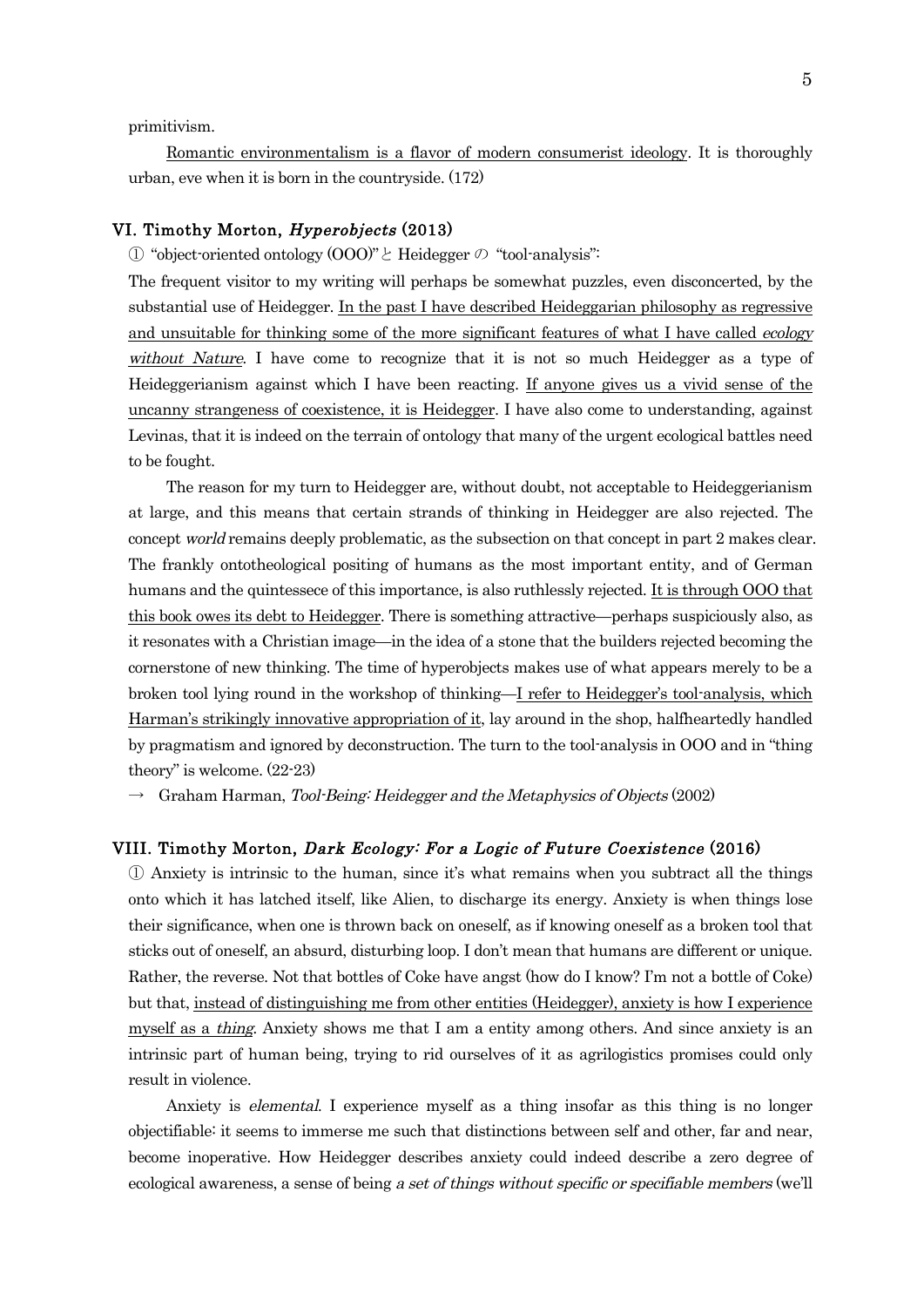clarify that idea soon enough): "neither does anxiety 'see' a definite 'there' and 'over here' from which what is threatening approaches....

 The elemental effect is the inverse of what is called thing theory. Thing theory relies on Heidegger's tool analysis. When a tool breaks or malfunctions we notices it. This theory of malfunctioning points out that when things smoothly function, when they just happen, they withdraw from access. When I'm involved in a task the things I involve myself with disappear. Yet the element in which I am involved doesn't disappear. This is a precise definition of the element: the appearance of involvement. It's just that I only experience this appearance obliquely, perhaps as goosebumps or a sense of horror or of bliss. (78-79)

② Anatomy of ecognosis (129):

The Guilt (131)  $\rightarrow$  The Shame (133)  $\rightarrow$  The Melancholy (135)  $\rightarrow$  The Horror (136)  $\rightarrow$ The Realm of Toys (141)  $\rightarrow$  The Ridiculous (144)  $\rightarrow$  The Ethereal (145)  $\rightarrow$  The Hollow  $(147) \rightarrow$  The Sadness (148)  $\rightarrow$  The Longing (152)  $\rightarrow$  The Joy (153)

③ The Sadness. Inside the congealed Hollow is a liquid Sadness. This sadness is not the trauma of relating to one's wounds from other things, the wounds that make me what I am. This sadness is a liquid inside the wounds. It does not have an object; it is an object. This being-an-object is intimately related with the Kantian beauty experience, wherein I find experiential evidence without metaphysical positing that at least one other being exists. The Sadness is the attunement of coexistence stripped of its conceptual content….

When you experience beauty, you experience evidence in your inner space that at least one thing that isn't you exists. An evanescent footprint in your inner space—you don7t need to prove that things are real by hitting them or eating them. A nonviolent coexisting without coercion. The basic issue with beauty is that it is ungraspable. I can't point directly to it and I can't decide whether it's me or the thing that is emanating beauty. There is an undecidability (not total indeterminacy) between two entities—me and not-me, the thing. There is a profound ambiguity. Beauty is sad because it is ungraspable; there is an elegiac quality to it. When grasped, it withdraws, like putting my hand into water. Yet it appears. This thing I am finding beautiful is beautiful to me. It is as if it is definitely this thing and not that thing. I have accepted that a thing is a narcissist; I have stopped trying to delete my own narcissism. The beauty experience just is narcissism, inclusive of one or more other entities. A narcissism in me that isn't me, including me and the thing in its circuit: ecognosis. (148-49)

## IX. Hannah Arendt, Lectures on Kant's Political Philosophy (1992)

① Hence: In the center of Kant's moral philosophy stands the individual; in the center of his philosophy of history (or, rather, his philosophy of nature) stands the perpetual progress of the human race, or mankind. (Therefore: History from a general viewpoint.) The general viewpoint or standpoint is occupied, rather, by the spectator, who is a "world citizen" or, rather, a "world spectator." It is he who decides, by having an idea of the whole, whether, in any single, particular event, progress is being made. (57-58)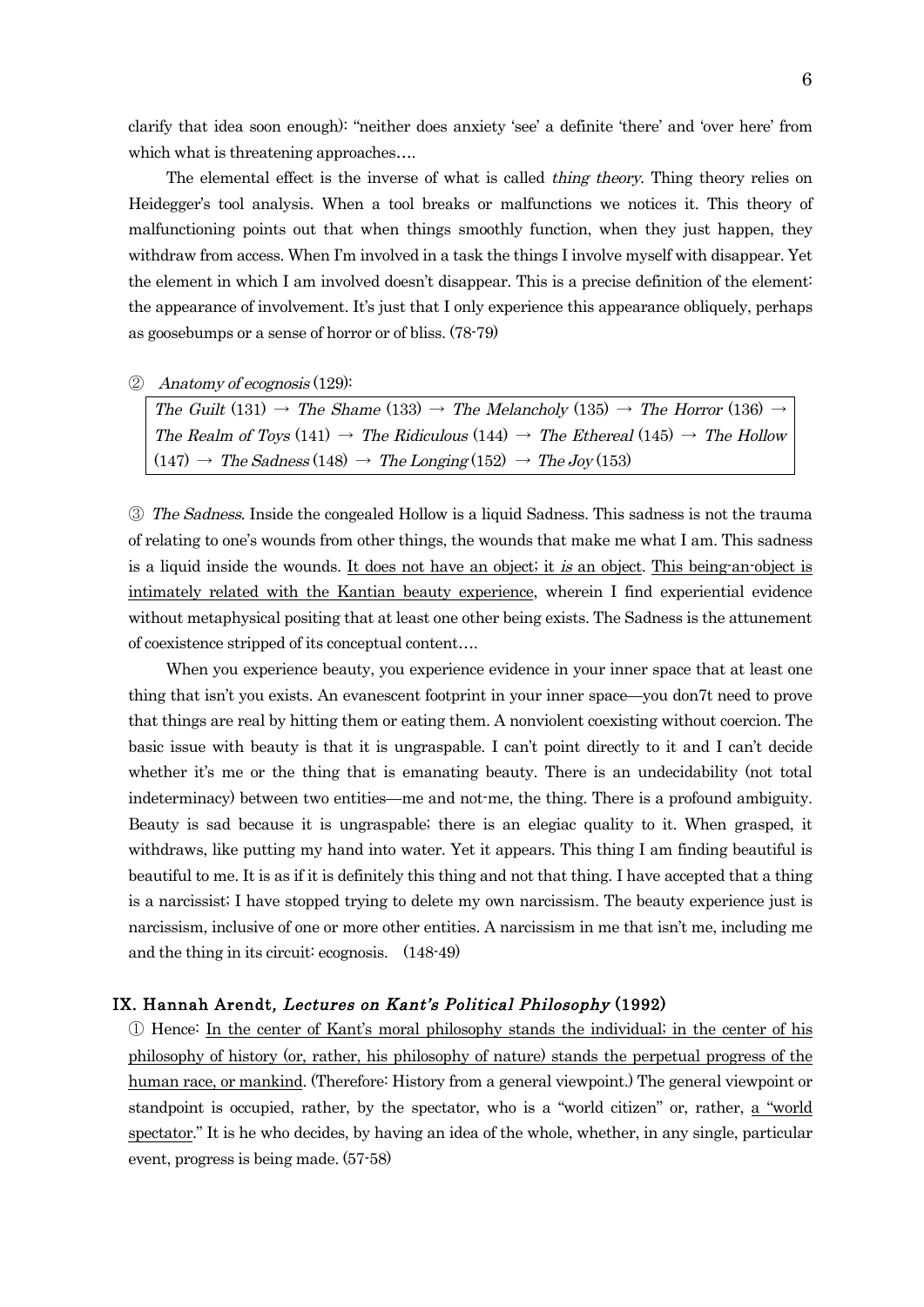② We were talking about the partiality of the actor, who, because he is involved, never sees the meaning of the whole. This is true for all stories; Hegel is entirely right that philosophy, like the owl of Minerva, spreads its wings only when the day is over, at dusk. The same is not true for the beautiful or for any deed in itself. The beautiful is, in Kantian terms, an end in itself because all its possible meaning is contained within itself, without reference to others—without linkage, as it were, to other beautiful things. In Kant himself there is this contradiction: Infinite Progress is the law of the human species; at the same time, man's dignity demands that he be seen (every single one of us) in his particularity and, as such, be seen—but without any comparison and independent of time—as reflecting mankind in general. In other words, the very idea of progress—if it is more than a change in circumstances and an improvement of the world—contradicts Kant's notion of man's dignity. It is against human dignity to believe in progress. Progress, moreover, means that the story never has an end. The end of the story itself is in infinity. There is no point at which we might stand still and look back with the backward glance of the historian. (77)

#### ③ 最も優れた政治的判断=美的判断 (from Beiner, "Interpretive Essay"):

From what I have said thus far, it should be somewhat clearer why Arendt would immediately and most naturally turn to Kant for counsel on the question of judgment. But another, perhaps more subtle, reason suggests why Kant so dominated Arendt's thinking about judgment. For this, the decisive clue is provided by the one and only passage in The Human Condition that refers to the faculty of judgment:

Where human pride is still intact, it is tragedy rather than absurdity which is taken to be the hallmark of human existence. Its greatest representative is Kant, to whom the spontaneity of acting, and the concomitant faculties of practical reason, including force of judgment, remain the outstanding qualities of man, even though his action falls into the determinism of natural laws and his judgment cannot penetrate the secret of absolute reality.

Human judgment tends to be tragic judgment. It continually confronts a reality it can never fully master but to which it must nonetheless reconcile itself. Arendt finds in Kant a unique expression of this tragic quality associated with judgment. This helps us also to see why the image of the spectator is so vital and why the burden of judgment is conferred wholly upon the judging spectator. In history, as in drama, only retrospective judgment can reconcile men to tragedy:

We may see, with Aristotle, in the poet's political function the operation of a catharsis, a cleansing or purging of all emotions that cold prevent men from acting. The political function of the storyteller—historian or novelist—is to teach acceptance of things as they are. Out of this acceptance, which can also be called truthfulness, arises the faculty of judgment.

Political judgment provides men with a sense of hope by which to sustain them in action when confronted with tragic barriers. Only the spectator of history is in a position to proffer such hope. (This is in fact the preponderant message of Kant's explicitly political writings.) And if a concern with judgment leads one into an awareness of tragic imperatives, perhaps only a thinker with a full appreciation of those tragic realities (which Kant did indeed possess) could penetrate to, and capture in theoretical terms, the essence of judgment.

 For Arendt the act of judging represents the culmination of the tripartite activity of the mind because, on the one hand, it maintains the contact with "the world of appearances" that is